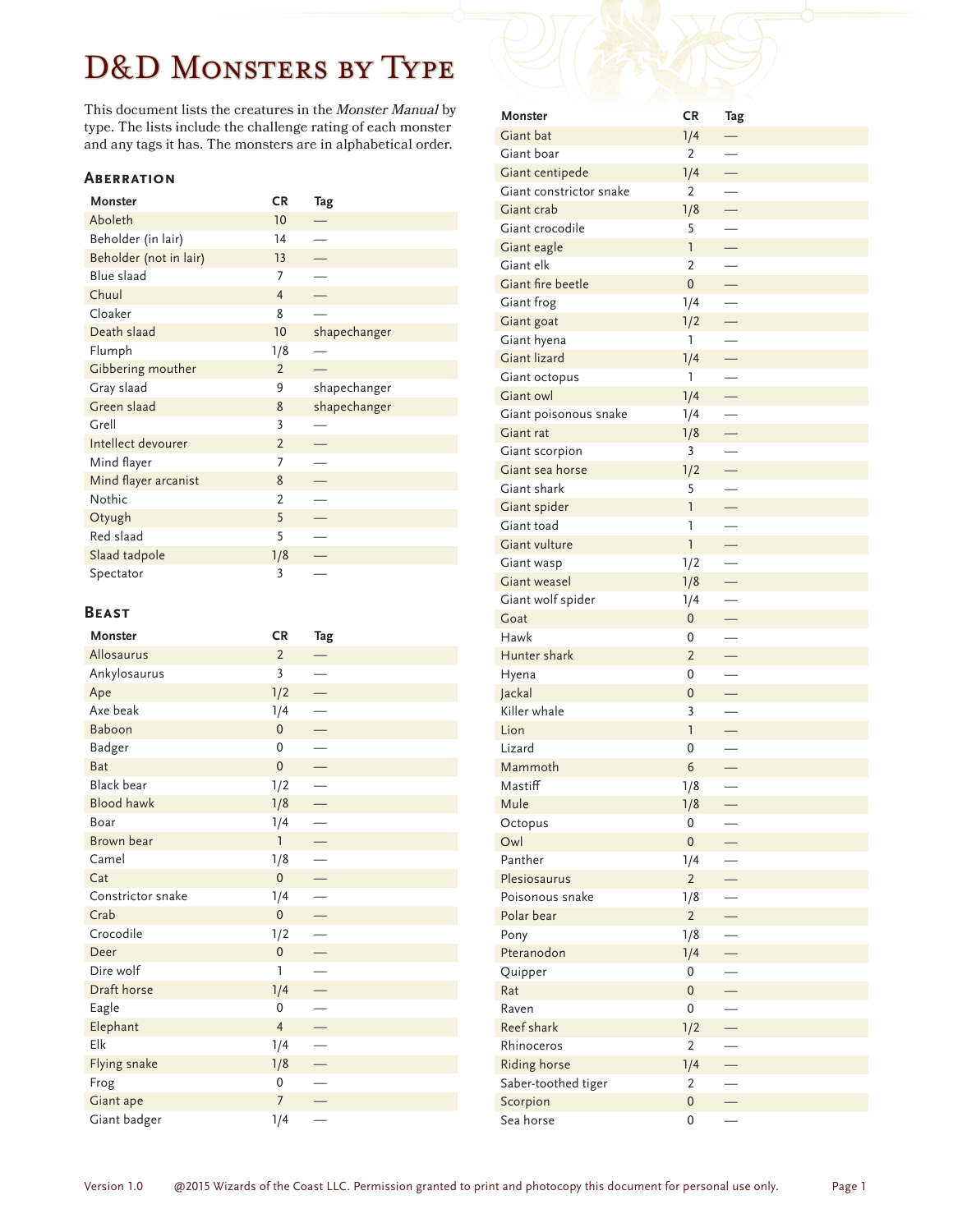| <b>Monster</b>            | <b>CR</b>      | Tag |
|---------------------------|----------------|-----|
| Spider                    | $\Omega$       |     |
| Stirge                    | 1/8            |     |
| Swarm of bats             | 1/4            |     |
| Swarm of insects          | 1/2            |     |
| Swarm of poisonous snakes | $\overline{2}$ |     |
| Swarm of quippers         | 1              |     |
| Swarm of rats             | 1/4            |     |
| Swarm of ravens           | 1/4            |     |
| <b>Tiger</b>              | 1              |     |
| Triceratops               | 5              |     |
| Tyrannosaurus rex         | 8              |     |
| Vulture                   | $\Omega$       |     |
| Warhorse                  | 1/2            |     |
| Weasel                    | $\Omega$       |     |
| Wolf                      | 1/4            |     |

# **Celestial**

| <b>Monster</b> | <b>CR</b>      | Tag |
|----------------|----------------|-----|
| Couatl         | 4              |     |
| Deva           | 10             |     |
| Empyrean       | 23             |     |
| Pegasus        | $\overline{2}$ |     |
| Planetar       | 16             |     |
| Solar          | 21             |     |
| Unicorn        | 5              |     |

## **Construct**

| <b>Monster</b>    | CR            | Tag |
|-------------------|---------------|-----|
| Animated armor    | 1             |     |
| Clay golem        | 9             |     |
| Duodrone          | 1/4           |     |
| Flesh golem       | 5             |     |
| Flying sword      | 1/4           |     |
| Helmed horror     | 4             |     |
| Homunculus        | $\mathbf{0}$  |     |
| Iron golem        | 16            |     |
| Monodrone         | 1/8           |     |
| Pentadrone        | 2             |     |
| Quadrone          | 1             |     |
| Rug of smothering | $\mathcal{P}$ |     |
| Scarecrow         | 1             |     |
| Shield guardian   | 7             |     |
| Stone golem       | 10            |     |
| Tridrone          | 1/2           |     |

## **Dragon**

| Monster             | <b>CR</b> | Tag |
|---------------------|-----------|-----|
| Adult black dragon  | 14        |     |
| Adult blue dragon   | 16        |     |
| Adult brass dragon  | 13        |     |
| Adult bronze dragon | 15        |     |
| Adult copper dragon | 14        |     |
| Adult gold dragon   | 17        |     |
| Adult green dragon  | 15        |     |
| Adult red dragon    | 17        |     |
| Adult silver dragon | 16        |     |
| Adult white dragon  | 13        |     |

| <b>Monster</b>              | CR             | Tag                      |
|-----------------------------|----------------|--------------------------|
| Ancient black dragon        | 21             |                          |
| Ancient blue dragon         | 23             |                          |
| Ancient brass dragon        | 20             |                          |
| Ancient bronze dragon       | 22             |                          |
| Ancient copper dragon       | 21             |                          |
| Ancient gold dragon         | 24             |                          |
| Ancient green dragon        | 22             | L,                       |
| Ancient red dragon          | 24             | $\overline{\phantom{0}}$ |
| Ancient silver dragon       | 23             |                          |
| Ancient white dragon        | 20             | $\overline{\phantom{0}}$ |
| Black dragon wyrmling       | $\overline{2}$ | $\overline{\phantom{0}}$ |
| Blue dragon wyrmling        | 3              |                          |
| Brass dragon wyrmling       | <sup>1</sup>   |                          |
| Bronze dragon wyrmling      | $\overline{2}$ |                          |
| Copper dragon wyrmling      | 1              |                          |
| Dragon turtle               | 17             |                          |
| Faerie dragon (green, blue, | $\overline{2}$ | ÷,                       |
| indigo, or violet)          |                |                          |
| Faerie dragon (red, orange, | 1              |                          |
| or yellow)                  |                |                          |
| Gold dragon wyrmling        | $\overline{3}$ |                          |
| Green dragon wyrmling       | $\overline{2}$ |                          |
| Pseudodragon                | 1/4            |                          |
| Red dragon wyrmling         | 4              |                          |
| Silver dragon wyrmling      | $\overline{2}$ | Ξ                        |
| White dragon wyrmling       | $\overline{2}$ |                          |
| Wyvern                      | 6              |                          |
| Young black dragon          | 7              |                          |
| Young blue dragon           | 9              |                          |
| Young brass dragon          | 6              |                          |
| Young bronze dragon         | 8              |                          |
| Young copper dragon         | 7              | $\overline{\phantom{0}}$ |
| Young gold dragon           | 10             |                          |
| Young green dragon          | 8              |                          |
| Young red dragon            | 10             |                          |
| Young red shadow dragon     | 13             |                          |
| Young silver dragon         | 9              |                          |
| Young white dragon          | 6              |                          |

# **Elemental**

| <b>Monster</b>    | <b>CR</b>      | Tag |
|-------------------|----------------|-----|
| Air elemental     | 5              |     |
| Azer              | 2              |     |
| Dao               | 11             |     |
| Djinni            | 11             |     |
| Dust mephit       | 1/2            |     |
| Earth elemental   | 5              |     |
| Efreeti           | 11             |     |
| Fire elemental    | 5              |     |
| Fire snake        | $\mathbf{1}$   |     |
| Galeb duhr        | 6              |     |
| Gargoyle          | $\overline{2}$ |     |
| Ice mephit        | 1/2            |     |
| Invisible stalker | 6              |     |
| Magma mephit      | 1/2            |     |
| Magmin            | 1/2            |     |
| Marid             | 11             |     |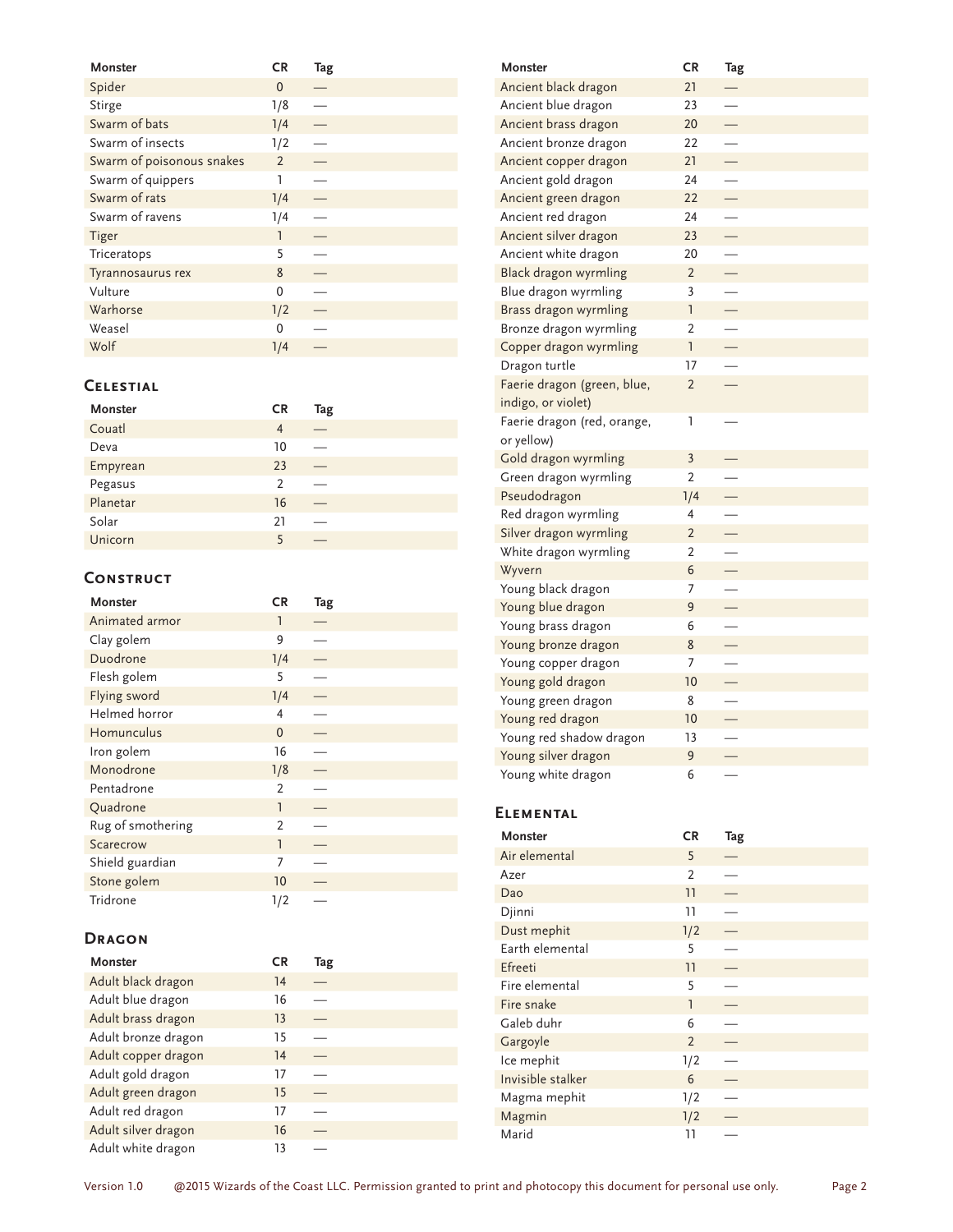| Monster         | <b>CR</b> | Tag |
|-----------------|-----------|-----|
| Mud mephit      | 1/4       |     |
| Salamander      | 5         |     |
| Smoke mephit    | 1/4       |     |
| Steam mephit    | 1/4       |     |
| Water elemental | 5         |     |
| Water weird     | 3         |     |
| Xorn            | 5         |     |

## **Fey**

| <b>Monster</b>       | <b>CR</b>      | Tag |
|----------------------|----------------|-----|
| Blink dog            | 1/4            |     |
| Dryad                | 1              |     |
| Green hag            | 3              |     |
| Green hag (in coven) | 5              |     |
| Pixie                | 1/4            |     |
| Satyr                | 1/2            |     |
| Sea hag              | $\overline{2}$ |     |
| Sea hag (in coven)   | 4              |     |
| Sprite               | 1/4            |     |

## **Fiend**

| <b>Monster</b>         | <b>CR</b>      | Tag          |
|------------------------|----------------|--------------|
| Arcanaloth             | 12             | yugoloth     |
| Balor                  | 19             | demon        |
| <b>Barbed devil</b>    | 5              | devil        |
| Barlgura               | 5              | demon        |
| <b>Bearded devil</b>   | $\overline{3}$ | devil        |
| Bone devil             | 9              | devil        |
| Cambion                | 5              |              |
| Chain devil            | 8              | devil        |
| Chasme                 | 6              | demon        |
| Dretch                 | 1/4            | demon        |
| Erinyes                | 12             | devil        |
| Glabrezu               | 9              | demon        |
| Gnoll fang of Yeenoghu | 4              | gnoll        |
| Goristro               | 17             | demon        |
| Hell hound             | $\overline{3}$ |              |
| Hezrou                 | 8              | demon        |
| Horned devil           | 11             | devil        |
| Ice devil              | 14             | devil        |
| Imp                    | ı              | devil        |
| Incubus                | 4              | shapechanger |
| Lemure                 | $\mathbf{0}$   | devil        |
| Manes                  | 1/8            | demon        |
| Marilith               | 16             | demon        |
| Mezzoloth              | 5              | yugoloth     |
| Nalfeshnee             | 13             | demon        |
| Night hag              | 5              |              |
| Night hag (in coven)   | $\overline{7}$ |              |
| Nightmare              | 3              |              |
| Nycaloth               | 9              | yugoloth     |
| Pit fiend              | 20             | devil        |
| Quasit                 | ı              | demon        |
| Rakshasa               | 13             |              |
| Shadow demon           | $\overline{4}$ | demon        |
| Spined devil           | $\overline{2}$ | devil        |

| Monster          | <b>CR</b> | Tag          |
|------------------|-----------|--------------|
| Succubus         | 4         | shapechanger |
| <b>Ultroloth</b> | 13        | yugoloth     |
| Vrock            | 6         | demon        |
| Yochlol          | 10        | demon        |

# **Giant**

| Monster     | <b>CR</b>      | Tag |
|-------------|----------------|-----|
| Cloud giant | 9              |     |
| Cyclops     | 6              |     |
| Ettin       | $\overline{4}$ |     |
| Fire giant  | 9              |     |
| Fomorian    | 8              |     |
| Frost giant | 8              |     |
| Half-ogre   | 1              |     |
| Hill giant  | 5              |     |
| Ogre        | $\overline{2}$ |     |
| Oni         | 7              |     |
| Stone giant | $\overline{7}$ |     |
| Storm giant | 13             |     |
| Troll       | 5              |     |

#### **Humanoid**

| <b>Monster</b>           | <b>CR</b>      | Tag       |
|--------------------------|----------------|-----------|
| Aarakocra                | 1/4            | aarakocra |
| Acolyte                  | 1/4            |           |
| Archmage                 | 12             |           |
| Assassin                 | 8              |           |
| <b>Bandit</b>            | 1/8            |           |
| Bandit captain           | $\overline{2}$ |           |
| <b>Berserker</b>         | $\overline{2}$ |           |
| <b>Bugbear</b>           | <sup>1</sup>   | goblinoid |
| <b>Bugbear chief</b>     | $\overline{3}$ | goblinoid |
| <b>Bullywug</b>          | 1/4            | bullywug  |
| Commoner                 | $\overline{0}$ |           |
| Cult fanatic             | $\overline{2}$ |           |
| Cultist                  | 1/8            |           |
| Deep gnome (svirfneblin) | 1/2            | gnome     |
| Drow                     | 1/4            | elf       |
| Drow elite warrior       | 5              | e         |
| Drow mage                | $\overline{7}$ | elf       |
| Drow priestess of Lolth  | 8              | elf       |
| Druid                    | $\overline{2}$ |           |
| Duergar                  | 1              | dwarf     |
| Githyanki knight         | 8              | gith      |
| Githyanki warrior        | 3              | gith      |
| Githzerai monk           | $\overline{2}$ | gith      |
| Githzerai zerth          | 6              | gith      |
| Gladiator                | 5              |           |
| Gnoll                    | 1/2            | gnoll     |
| Gnoll pack lord          | $\overline{2}$ | gnoll     |
| Goblin                   | 1/4            | goblinoid |
| Goblin boss              | $\overline{1}$ | goblinoid |
| Grimlock                 | 1/4            | grimlock  |
| Guard                    | 1/8            |           |
| Half-red dragon veteran  | 5              | human     |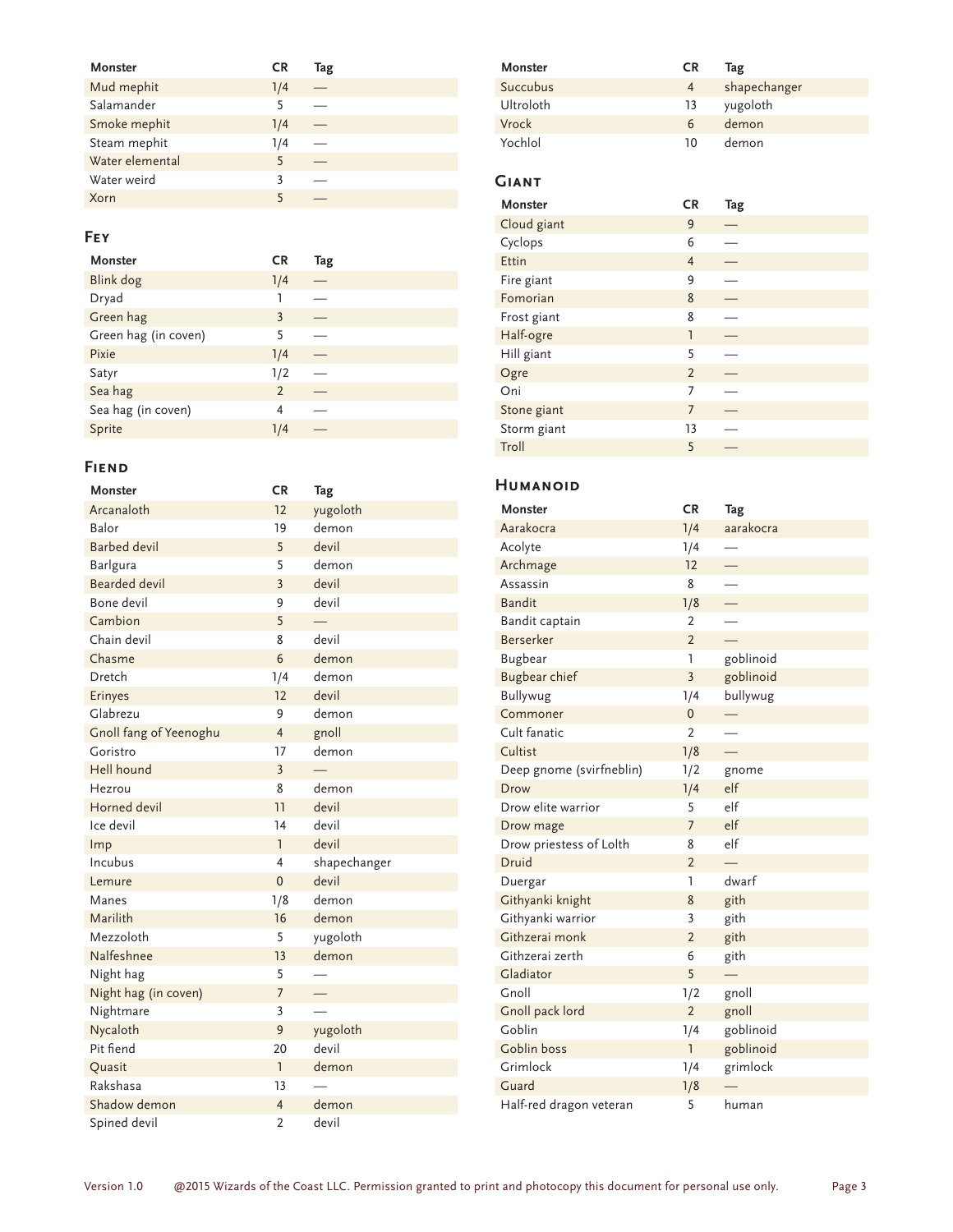| <b>Monster</b>     | <b>CR</b>      | Tag                 |
|--------------------|----------------|---------------------|
| Hobgoblin          | 1/2            | goblinoid           |
| Hobgoblin captain  | 3              | goblinoid           |
| Hobgoblin warlord  | 6              | goblinoid           |
| Jackalwere         | 1/2            | shapechanger        |
| Kenku              | 1/4            | kenku               |
| Knight             | 3              |                     |
| Kobold             | 1/8            | kobold              |
| Kuo-toa            | 1/4            | kuo-toa             |
| Kuo-toa archpriest | 6              | kuo-toa             |
| Kuo-toa monitor    | 3              | kuo-toa             |
| Kuo-toa whip       | 1              | kuo-toa             |
| Lizard king/queen  | 4              | lizardfolk          |
| Lizardfolk         | 1/2            | lizardfolk          |
| Lizardfolk shaman  | 2              | lizardfolk          |
| Mage               | 6              |                     |
| Merfolk            | 1/8            | merfolk             |
| Noble              | 1/8            |                     |
| Orc                | 1/2            | orc                 |
| Orc eye of Gruumsh | $\overline{2}$ | orc                 |
| Orc war chief      | 4              | orc                 |
| Orog               | $\overline{2}$ | orc                 |
| Priest             | $\overline{2}$ |                     |
| Quaggoth           | $\overline{2}$ | quaggoth            |
| Quaggoth thonot    | $\overline{3}$ | quaggoth            |
| Sahuagin           | 1/2            | sahuagin            |
| Sahuagin baron     | 5              | sahuagin            |
| Sahuagin priestess | $\overline{2}$ | sahuagin            |
| Scout              | 1/2            |                     |
| Spy                | 1              |                     |
| Thri-kreen         | 1              | thri-kreen          |
| Thug               | 1/2            |                     |
| Tribal warrior     | 1/8            |                     |
| Troglodyte         | 1/4            | troglodyte          |
| Veteran            | 3              |                     |
| Werebear           | 5              | human, shapechanger |
| Wereboar           | 4              | human, shapechanger |
| Wererat            | $\overline{2}$ | human, shapechanger |
| Weretiger          | 4              | human, shapechanger |
| Werewolf           | $\overline{3}$ | human, shapechanger |
| Winged kobold      | 1/4            | kobold              |
| Yuan-ti pureblood  | 1              | yuan-ti             |

| Monster             | CR                      | Tag                      |
|---------------------|-------------------------|--------------------------|
| Displacer beast     | $\overline{3}$          |                          |
| Doppelganger        | 3                       |                          |
| <b>Drider</b>       | 6                       | ÷,                       |
| Ettercap            | 2                       |                          |
| Gorgon              | 5                       | $\equiv$                 |
| Grick               | $\overline{2}$          |                          |
| Grick alpha         | $\overline{7}$          | $\equiv$                 |
| Griffon             | $\overline{2}$          |                          |
| Guardian naga       | 10                      | $\equiv$                 |
| Gynosphinx          | 11                      | $\overline{\phantom{0}}$ |
| Harpy               | 1                       | ÷,                       |
| Hippogriff          | 1                       |                          |
| Hook horror         | $\overline{\mathbf{3}}$ |                          |
| Hydra               | 8                       |                          |
| Kraken              | 23                      | titan                    |
| Lamia               | 4                       | $\overline{\phantom{0}}$ |
| Manticore           | 3                       | $\overline{\phantom{0}}$ |
| Medusa              | 6                       |                          |
| Merrow              | $\overline{2}$          |                          |
| <b>Mimic</b>        | 2                       | shapechanger             |
| Minotaur            | $\overline{3}$          |                          |
| Owlbear             | 3                       | $\overline{\phantom{0}}$ |
| Peryton             | $\overline{2}$          |                          |
| Phase spider        | 3                       |                          |
| Piercer             | 1/2                     | $\equiv$                 |
| Purple worm         | 15                      | $\overline{\phantom{0}}$ |
| Remorhaz            | 11                      | $\overline{\phantom{0}}$ |
| Roc                 | 11                      | $\overline{\phantom{0}}$ |
| Roper               | 5                       | $\equiv$                 |
| Rust monster        | 1/2                     |                          |
| Spirit naga         | 8                       | $\rightarrow$            |
| Tarrasque           | 30                      | titan                    |
| Umber hulk          | 5                       | —                        |
| Winter wolf         | 3                       |                          |
| Worg                | 1/2                     | $\equiv$                 |
| Yeti                | 3                       |                          |
| Young remorhaz      | 5                       |                          |
| Yuan-ti abomination | 7                       | shapechanger, yuan-ti    |
| Yuan-ti malison     | $\overline{3}$          | shapechanger, yuan-ti    |
|                     |                         |                          |

#### **Monstrosity**

| Monster         | <b>CR</b>      | Tag |
|-----------------|----------------|-----|
| Abominable yeti | 9              |     |
| Androsphinx     | 17             |     |
| Ankheg          | $\overline{2}$ |     |
| <b>Basilisk</b> | 3              |     |
| <b>Behir</b>    | 11             |     |
| <b>Bulette</b>  | 5              |     |
| Carrion crawler | 2              |     |
| Centaur         | $\overline{2}$ |     |
| Chimera         | 6              |     |
| Cockatrice      | 1/2            |     |
| Darkmantle      | 1/2            |     |
| Death dog       |                |     |

#### **Ooze**

| <b>Monster</b>       | <b>CR</b> | Tag                      |
|----------------------|-----------|--------------------------|
| <b>Black pudding</b> |           |                          |
| Gelatinous cube      |           | $\hspace{0.05cm}$        |
| Gray ooze            | 1/2       | $\overline{\phantom{m}}$ |
| Ochre jelly          |           |                          |

## **Plant**

| <b>Monster</b>    | <b>CR</b> | Tag |
|-------------------|-----------|-----|
| Awakened shrub    | $\Omega$  |     |
| Awakened tree     |           |     |
| Gas spore         | 1/2       |     |
| Myconid adult     | 1/2       |     |
| Myconid sovereign |           |     |
| Myconid sprout    | $\Omega$  |     |